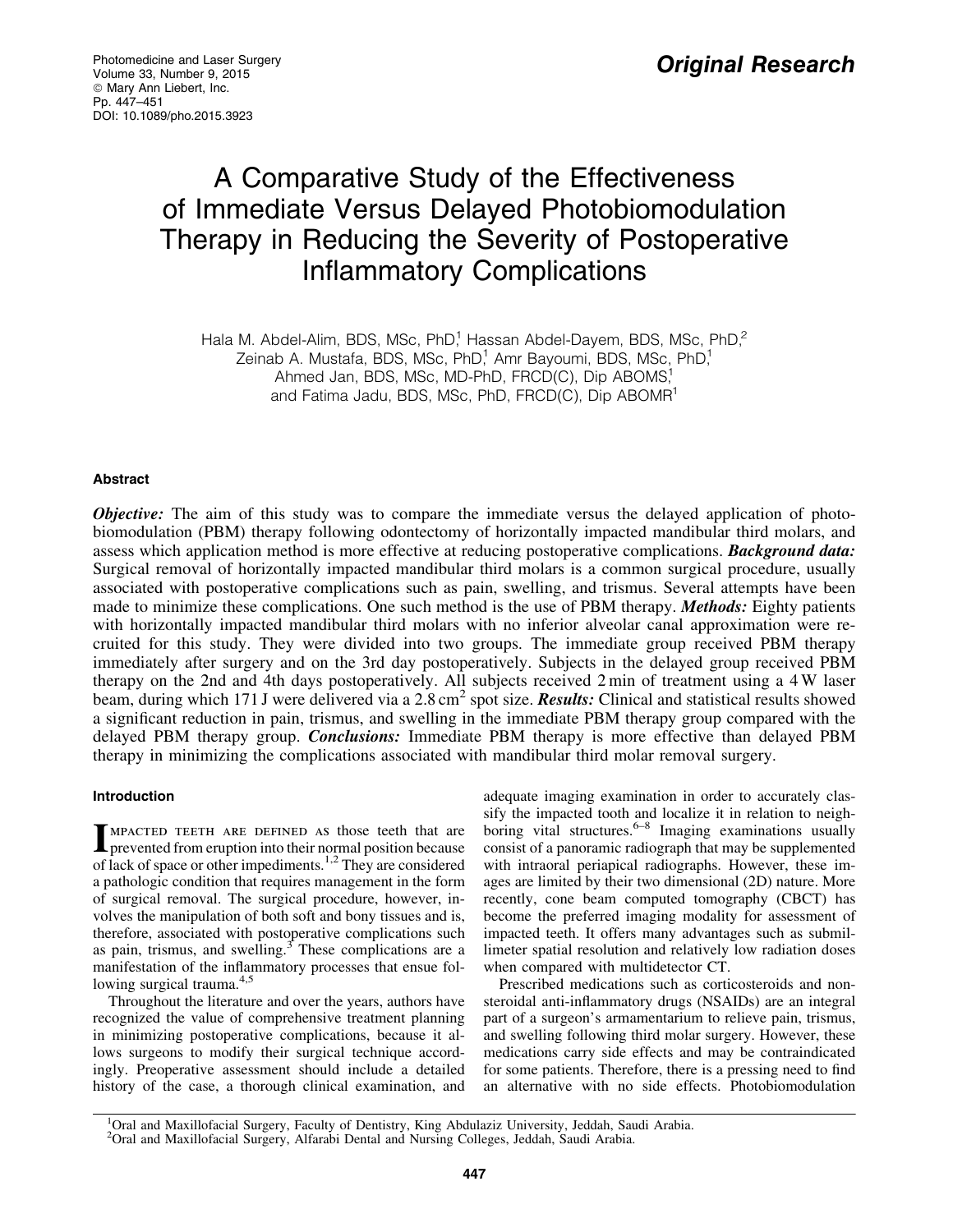(PBM) therapy, previously known as low-level laser therapy, is believed to be one potential alternative. First used in 1966, it was not until 1977 that reports of the use of PBM therapy in the practice of oral and maxillofacial surgery appeared.9,10 PBM therapy has acclaimed analgesic and anti-inflammatory effects that potentially can lead to a speedier recovery of patients following surgery. These effects of PBM therapy have been extensively investigated in patients undergoing surgical removal of impacted third molars; however, the results have been variable and controversial. We hypothesize that this maybe related to the timing of PBM therapy. Therefore, the aim of this study was to compare the effects of immediate versus delayed application of PBM therapy on the severity of pain, trismus, and swelling following surgical removal of horizontally impacted mandibular teeth.

#### Materials and Methods

After approval by the local ethical committee, 80 patients referred to the oral and maxillofacial surgery outpatient clinic were recruited into this prospective clinical study over a 1-year time period. Inclusion criteria included adult patients with at least one horizontally (as per Winter's classification) impacted mandibular molar in position B (according to Pell and Greg classification) with no mandibular canal approximation as determined by imaging. The authors chose this classification of impaction specifically because it involves significant manipulation of soft and bone tissues. Patients with systemic diseases, those taking corticosteroids or NSAIDs, and smokers were excluded from the study. A comprehensive history and a thorough clinical examination were performed. Basic demographic data such as age and gender were collected.

CBCT imaging was performed with the i-CAT CBCT unit (Imaging Sciences International, Hatfield, PA) using a 15-cm field-of-view (FOV) with the following exposure parameters: 120 kVp, 15 mA, and 0.3 mm voxel size. The patient's occlusal plane was parallel to the floor during the scan. The reformatted images were viewed using Vision software on a 48-cm Dell Ultrasharp 1907 flat panel LCD screen (Dell Inc. Round Rock, TX) with a maximum resolution of  $1280 \times 1024$  pixels in a dimly lit room. Two certified specialists in oral and maxillofacial radiology reviewed the images after a calibration exercise that involved 10 archived cases. The aim of the calibration exercise was to standardize the classification of impacted third molars according to Winter's and Pell and Gregg classifications. The observers were blinded to any clinical data, but were allowed to view, enhance, and manipulate the entire image set. Disagreement was resolved by discussion and consensus.

The surgical procedure was standardized among the four performing oral and maxillofacial surgeons; the details of which were as follows. With the patient under local anesthesia using 2–3 carpules of lidocaine 2% with 1:100,000 epinephrine and sterilization of the surgical area, a triangular mucoperiosteal flap was elevated. Next, bone was removed based on imaging findings to free the tooth from any obstruction and provide a point of application for an elevator. Then the tooth was sectioned and elevated followed by wound irrigation with sterile 0.9% saline. Wound closure was achieved using 3-0 interrupted black silk sutures. The medication protocol included prophylactic antibiotics in the form of amoxicillin and clavulanate potassium 1 g. Paracetamol 500 mg was the analgesic of choice, given as needed with a maximum daily dose of 4000 mg. Chlorhexidine 0.2% mouthwash was prescribed starting from the 2nd day postoperatively and for 5 consecutive days.

All subjects were given daily appointments for the 1st postoperative week. Subjects were randomly divided into two groups according to the timing of PBM therapy. Each group consisted of 40 patients. The first group received PBM therapy immediately after extraction and on the 3rd day after extraction. Group two received the PBM therapy on the 1st and 4th days postoperatively. Diode was the laser of choice because it has been reported to be effective at reducing postoperative trismus and swelling after extraction of the lower third molar.<sup>11</sup> The laser wand was applied by the surgeon extraorally at the insertion of the masseter muscle on the same side of the extraction as per the protocol of Aras et al.<sup>12</sup> A 4 W laser beam with a  $2.8 \text{ cm}^2$  spot size emitting radiation continuously at a wavelength of 830 nm was used. Each application lasted 2 min (120 sec) so that each patient received  $\sim$  171 J of energy per treatment. This higher dose of PBM therapy was necessary because the application was extraoral rather than direct on the extraction socket.

At each postoperative appointment, pain was assessed quantitatively by recording the number of analgesic tablets consumed daily as described by Sisk et al. $3$  Six tablets indicated severe pain, four to five tablets indicated moderate pain, and two to three tablets indicated mild pain, whereas no tablets were consistent with no pain. To quantify the amount of trismus, the maximum interincisal distance between the maxillary and mandibular incisors was measured using a graduated Vernier scale. The measurements were taken in replicas of three before the local anesthetic administration preoperatively and at each postoperative appointment. Mouth opening limitation was then assessed according to the following equation:

# *postoperative mouth opening* - *preoperative mouth opening preoperative mouth opening*

#### $\times 100$

Facial swelling was assessed according to the method of Bello et al.<sup>13</sup> Measurements were made between three fixed points on the patient's face: angle of the mouth, angle of the mandible, and ear lobule. The measurements were made before the local anesthetic on the day of the procedure and at every appointment during the 1st postoperative week.

Statistical analysis was performed using the SAS software version 9.1 (SAS Institute Inc., Cary, NC). Descriptive statistics were performed for the demographic data. Twoway analysis of variance (ANOVA) was the method of choice. The null hypothesis was rejected when the *p* value was  $< 0.05$ .

### **Results**

The 80 subjects ranged in age from 18 to 30 years with a mean of 24 years. Gender distribution was as follows: 48 female subjects (60%) and 32 male subjects (40%) with a ratio of 3:2. Pain experienced by the delayed treatment and immediate treatment groups is compared in Fig. 1 as the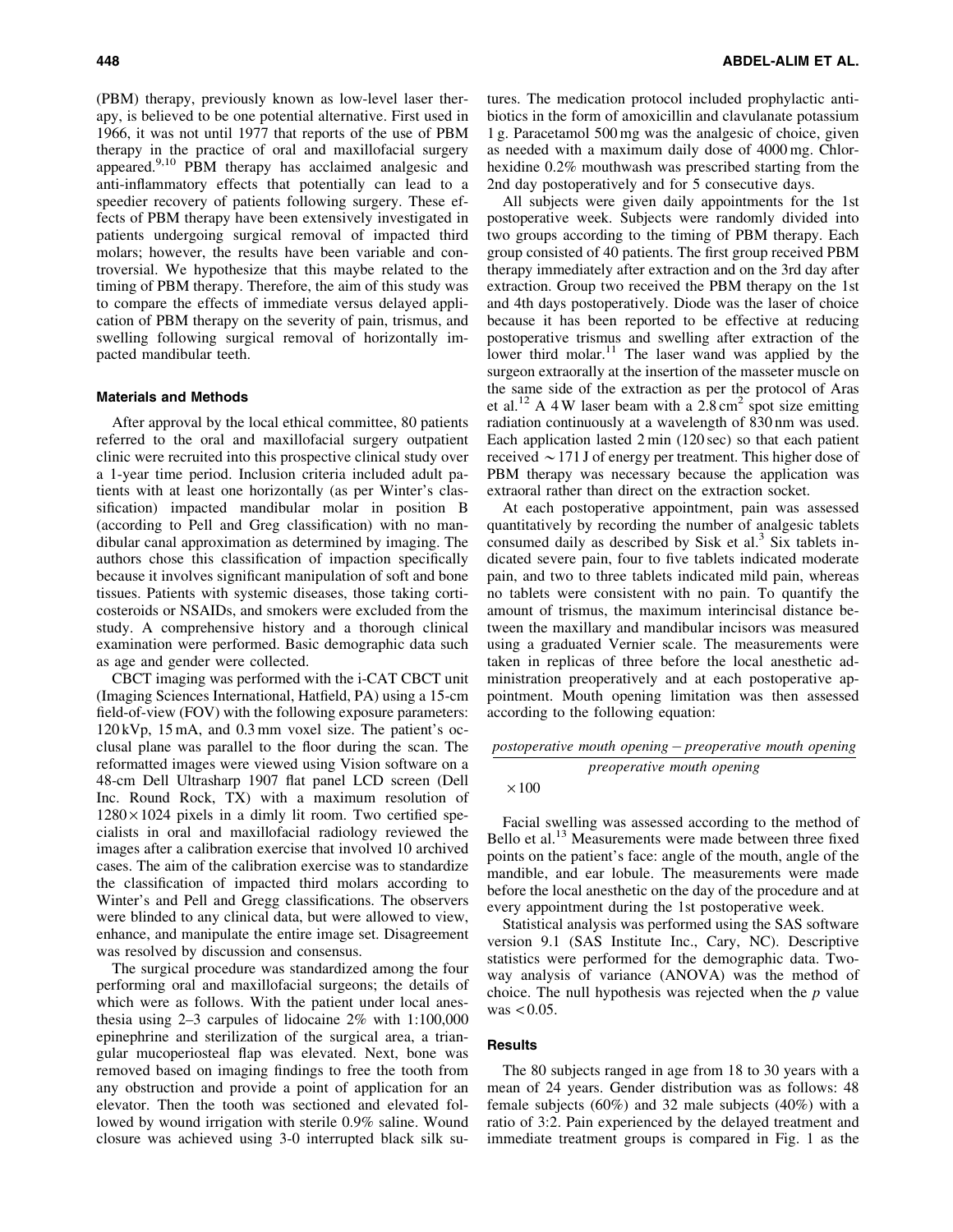

FIG. 1. Difference in mean number of analgesic tablets consumed per day by both the delayed and immediate treatment groups. The error bars represent the standard deviation (SD). The statistically significant results are highlighted with\*.

mean number of analgesic tablets consumed per day. The subjects who received immediate PBM therapy experienced less pain than the delayed treatment group of subjects, as was evident by the difference in the mean number of consumed analgesic tablets. The difference between the two groups was statistically significant at the 5% level ( $p < 0.05$ ), where *F* = 201.97 (*df* = 1.39).

Trismus for the delayed treatment and immediate treatment groups was compared as the percentage of limited mouth openings. The subjects who received immediate PBM therapy experienced less trismus than the delayed group of subjects, as evidenced by the difference in the mean percentage of limited mouth opening (Fig. 2). The difference between the two groups was statistically significant at the 5% level ( $p < 0.05$ ), where  $F = 352$  ( $df = 1.47$ ).

Facial swelling for the delayed treatment and immediate treatment groups was compared as the percentage increase in the measured facial surface area. The subjects who received immediate PBM therapy experienced less facial edema than the delayed treatment group (Fig. 3). The difference between the two groups was statistically significant at the 5% level ( $p < 0.05$ ), where  $F = 338.25$  ( $df = 1.55$ ).

#### **Discussion**

The three most commonly reported complications following the surgical removal of impacted wisdom teeth are pain, trismus, and facial swelling. For years, clinicians and researchers have tried to investigate techniques and methods to reduce these common complications. Gentle surgical approaches were advocated, medications were prescribed, and the use of laser therapy was investigated. The analgesic effect of PBM therapy is attributed to its ability to suppress the activity of the small superficial peripheral unmyelinated  $A\delta$ and C nerve fibers, collectively known as nociceptors, which are responsible for mediating pain and inflammation.<sup>14</sup> Suppressing the activity of the nociceptors also suppresses the release of bradykinin, thus reducing neural inflammation.14 Moreover, there is evidence that PBM therapy can increase the levels of  $\beta$ -endorphin ( $\beta$ -ep).<sup>15</sup> Increased levels of  $\beta$ -ep are known to suppress the release of substance P from neurons, which in turn affects the neurons' ability to relay pain signals from the peripheral to the central nervous system.<sup>15</sup> Furthermore, PBM therapy reduces muscle spasm, which in turn reduces trismus.<sup>12</sup> Other reported effects of

FIG. 2. Difference in mean percentage of limited mouth opening per day for both delayed and immediate treatment groups. The error bars represent the standard deviation (SD). The statistically significant results are highlighted with an asterisk (\*).

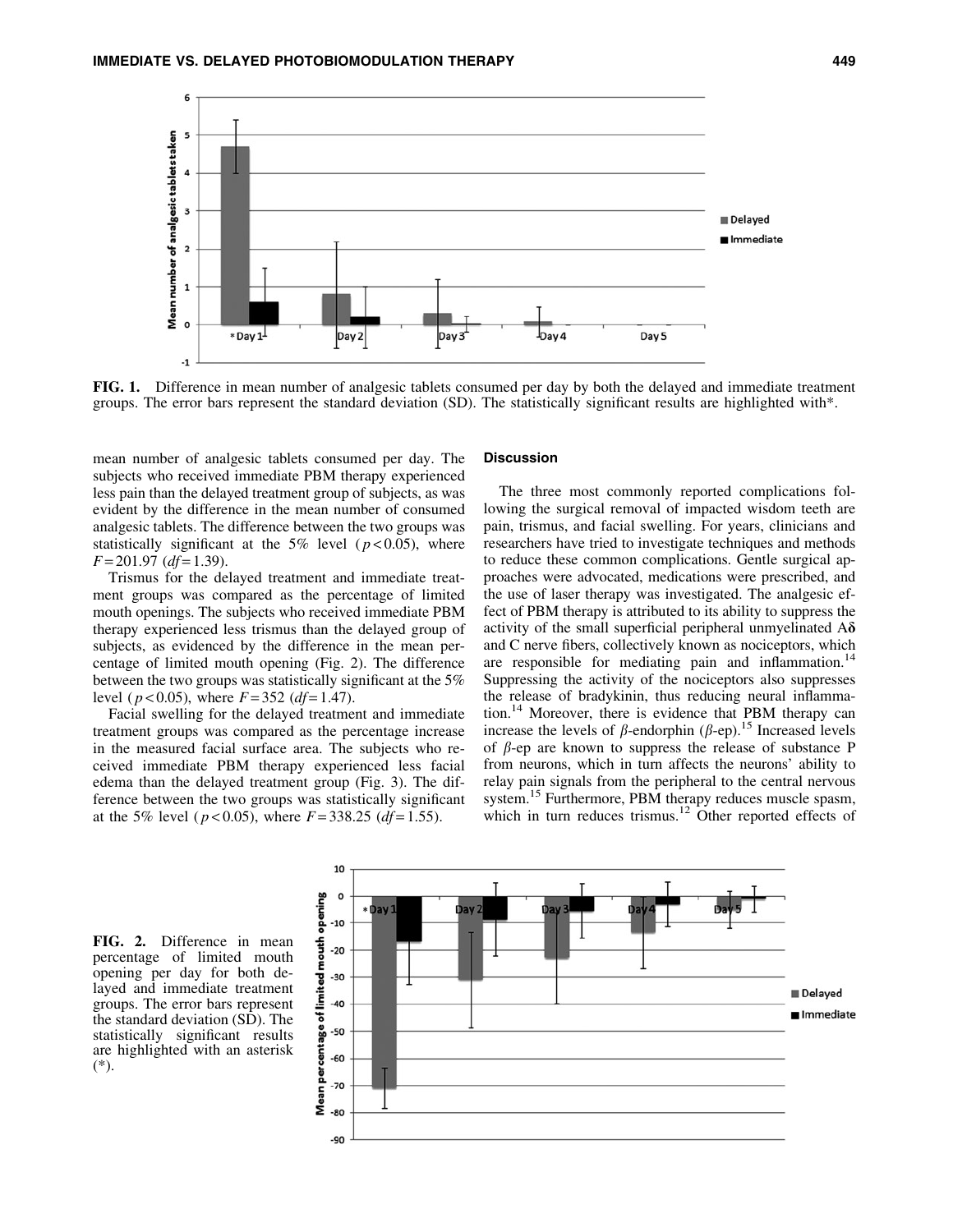

FIG. 3. Difference in mean percentage of increased facial surface area by both delayed and immediate group subjects. The error bars represent the standard deviation (SD). The statistically significant results are highlighted with an asterisk (\*).

PBM therapy include increasing phagocytosis, increasing blood circulation, increasing the number and diameter of the lymphatic vessels, and suppressing the immune system,<sup>16,17</sup> all of which can help reduce the amount and severity of swelling following surgical manipulation.<sup>17</sup>

Most studies that have investigated the effect of PBM therapy on reducing postoperative complications were randomized clinical trials. Some investigated the effect of PBM therapy on only one of the three common complications, whereas many investigated the effect on all three complications. Recent studies show a promising positive effect of PBM therapy on reducing pain and swelling.<sup>18,19</sup> However, some studies continue to demonstrate no significant effect of PBM therapy on reducing pain, trismus, or swelling.<sup>2</sup>

Systematic reviews and meta-analyses have been undertaken to elucidate the benefit of PBM therapy following third molar surgery. Interestingly, the two most recent ones reached different conclusions. In 2012, a meta-analysis by Brignardello-Petersen et al. concluded that low-level laser energy irradiation had no benefit on pain or swelling, and only a moderate benefit in reducing trismus.<sup>17</sup> Later in 2014, another meta-analysis by He et al. concluded that lower laser therapy was efficacious at reducing pain, trismus, and swelling.<sup>21</sup> Authors of both systematic reviews were quick to point out that a comparison among studies was difficult because of the great variability in the type, energy, and application of the laser therapy. In addition, the assessment methods varied widely among studies. In the current study, every effort was made to keep the assessment methods objective and clear, hence choosing the number of analgesic pills consumed per day over the visual analog scale (VAS) for the assessment of postoperative pain. Nevertheless, we acknowledge that despite our best efforts, our assessment of facial swelling remains somewhat subjective, and we hope to develop a more objective means of measuring facial swelling in the near future.

More importantly, the number and timing of PBM treatments varied greatly among the studies. Some studies administered the treatment once, whereas others administered it several times. Some treatments were delivered before suturing, whereas others were delivered 3 days after surgery. More standardized trials are needed in order to reach a final conclusion regarding this matter, but our study was an attempt to isolate the variable of treatment timing and examine its effects, while keeping all other variables constant.

Future studies should also investigate the biphasic dose response to PBM therapy in humans, and examine the effect of irradiance time (fluence) to develop an optimal PBM therapy protocol for reduction of inflammatory complications following third molar extraction surgery. The biphasic dose response of PBM therapy has been long observed in many *in vitro* and animal studies, and more recent studies have given insight into the mechanism of this response.<sup>22</sup> It is now believed that a short fluence produces ''good'' reactive oxygen species (ROS), which through a sequence of events leads to cell proliferation and survival.<sup>22</sup> Production of ROS decreases as fluence increases up to a certain point, after which there is a second peak in "bad" ROS resulting in apoptosis of the cells.<sup>22</sup> This mechanism explains the observed Arndt–Schulz curve, which illustrates how too much power or fluence can actually inhibit rather than stimulate cell repair and proliferation.<sup>22</sup> Therefore, more studies are needed to formulate the optimal balance of power and time to produce the most beneficial effects.

## **Conclusions**

To our knowledge, the current study is the first to investigate the difference between immediate and delayed